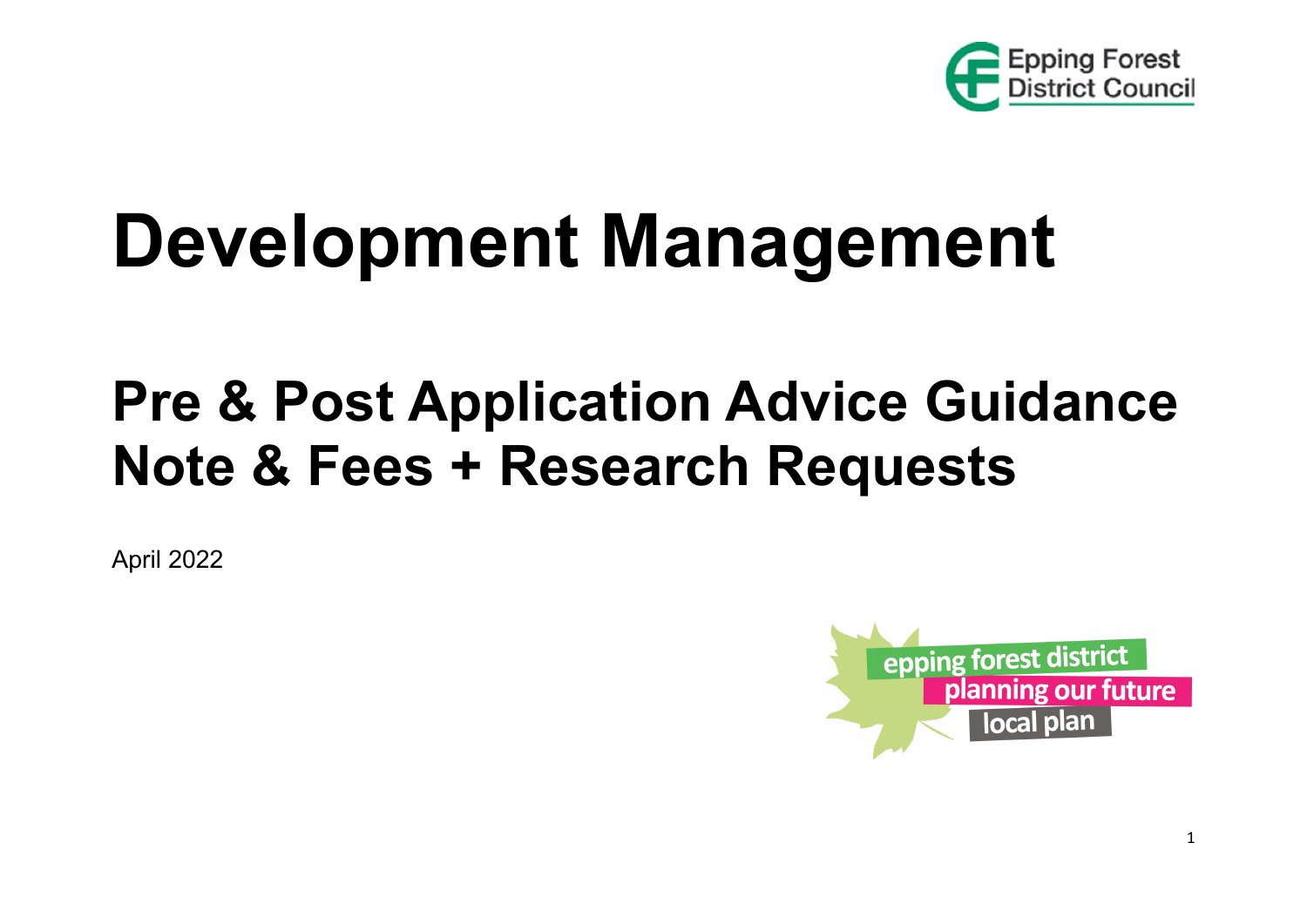#### **1. WHY SEEK PRE/POST APPLICATION ADVICE?**

- 1) Planning applications can raise complex issues and we can help homeowners, local businesses and developers through the process to deliver high-quality schemes. As such, we strongly encourage you to get pre-application advice from us before you apply for planning permission.
- 2) For homeowners, this helps identify any areas that we think may need to be changed to make the proposal acceptable. For larger applications, it's important that you know early on if an idea is worth pursuing at an early stage, saving you time and money.
- 3) A planning officer will work with you to identify the level of detail required in your application and will let you know which supporting materials are required.
- 4) While the outcome of your application cannot be guaranteed, it is more likely to succeed if you speak to us before submission, taking on board our recommendations.
- 5) Irrespective of the level of information you provide, we will charge for providing advice on built developments or changes of use, including any that may be retrospective. Please note that the fees below are in place to ensure the cost recovery of the service and are made on a not-for-profit basis.
- 6) Our opinion might have to change during the formal application process once the views of neighbours, Local Councils and District Councillors have been obtained. The final decision may also be made by the relevant Council Committee, rather than by officers, and it is always possible that the Committee Members may reach a different view.
- 7) If your application is refused, we offer a valuable post application advice service where you can discuss your revised proposals with us, and we can advise on any changes you should consider in order to have the best chance of a successful application.
- 8) Whether or not you decide to take pre or post application advice does not affect your right to submit a planning application nor to appeal should planning permission be refused.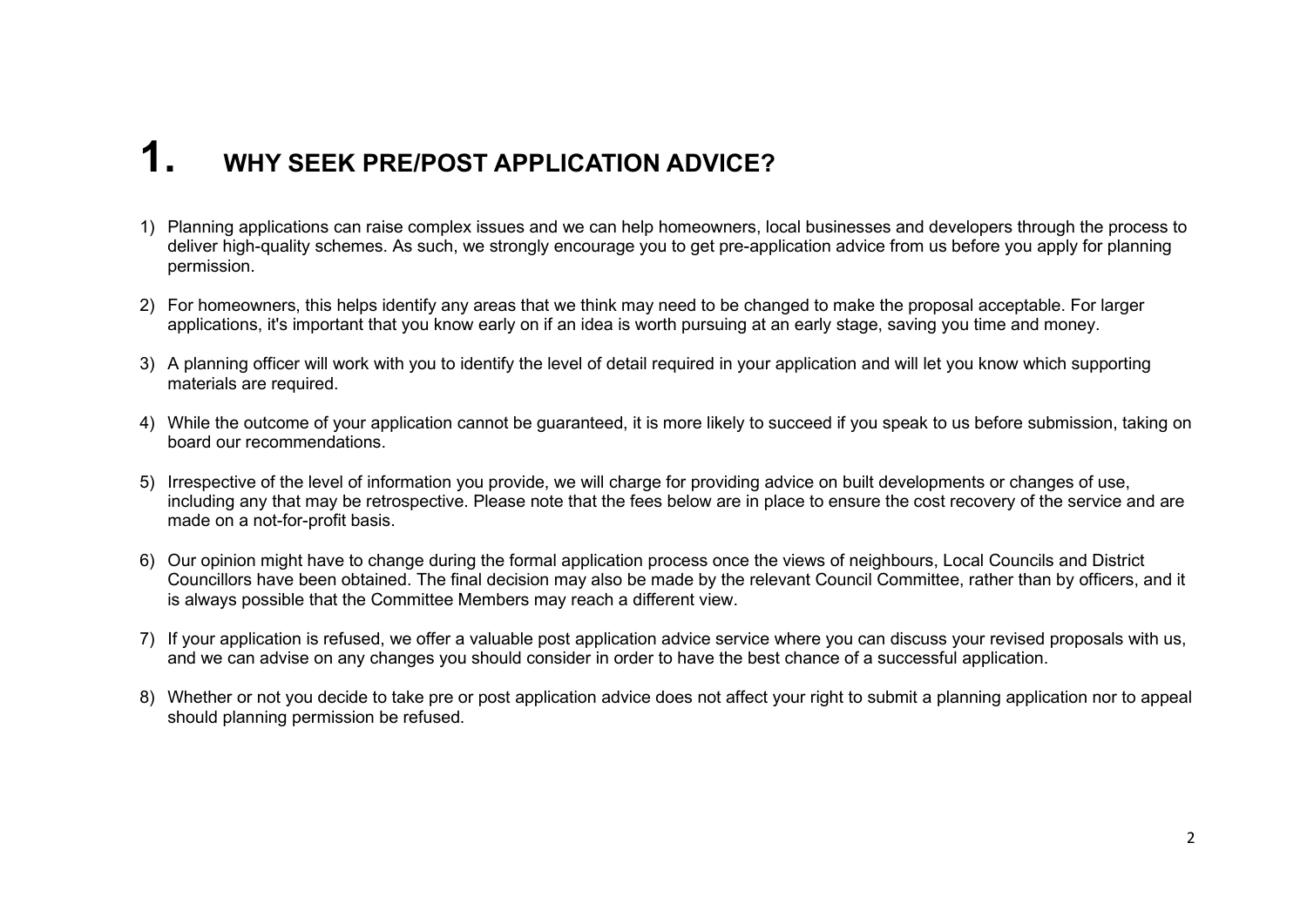#### **2. HOW THE SCHEMES WORK**

9) In all cases, we will expect applicants to provide as much information as possible about the site upon submission. You will need to be clear about your development proposal in order to help us decide who else should be consulted.

10) As a minimum, we will require:

- a description and summary of the proposals;
- a site location plan and stated site area; and
- Wherever possible we would recommend the applicant provides the following:
	- photographs of the site and drawings of the proposals; and
	- any supporting documents, surveys, statements etc.

11) Please note, for post application advice, as a minimum, we require a set of revised plans before we will engage this service with you.

12) The issues, depending on the information you provide, are likely to include:

- The constraints on the site. For example, is the building listed; is the development site in a conservation area; is there a flood risk; are there any national or local designations etc;
- The key planning consideration and merits of the scheme;
- Possible obligations on you as the developer, e.g. the provision of infrastructure, affordable housing etc; and
- Validation requirements.
- 13) We will aim to respond to you within 4-6 weeks of submission, however, the timescale will vary depending on the complexity of the proposal. Once we have given you a written response, no further advice will be given unless we are presented with revisions to your proposal, and thereafter advice will be charged at the hourly rate.
- 14) A meeting with the case officer can be requested, and in some instances may be deemed necessary, but it is the decision of the case officer as to whether a meeting will be held. Other specialist officers may also be in attendance at any necessary meeting, and their time would be charged accordingly. Please note that having a meeting with the case officer may mean that the final response is not provided within 4-6 weeks of submission.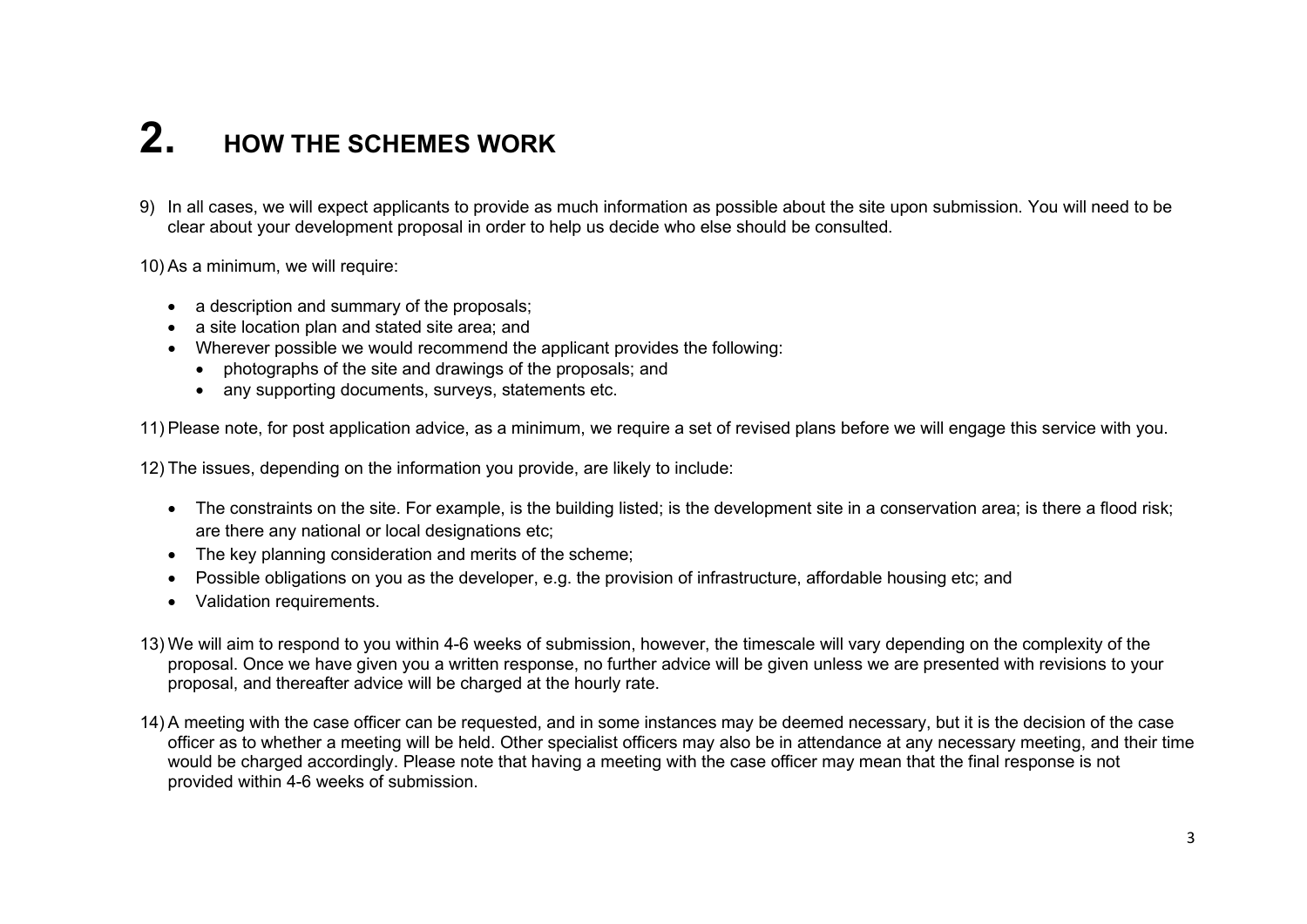#### **3. PLANNING PERFORMANCE AGREEMENT (PPA)**

- 15) Some of our customers may find that the breadth of issues that arise as a result of their proposal cannot be covered in the preapplication advice meeting(s). For developers who would like to iteratively develop their proposals and evolve their designs based on feedback, we would recommend entering into a Planning Performance Agreement (PPA) with the Council.
- 16) A PPA is a project management tool that the Local Planning Authority (LPA) and applicant can use to agree timescales, actions and resources for handling particular applications.
- 17) Through a PPA we can offer a bespoke service that provides specialist support and expertise relevant to your proposal. The cost of the service is calculated on the basis of hourly rates of the officers and experts who provide the advice.

18) The benefits of using this service are:

- Certainty of timescales for reaching a decision and a specific committee date to work towards;
- A project managed application process that includes a range of professionals involved in the determination of your application;
- The opportunity to discuss changes to proposals as they arise;
- The cost of pre-application advice, and resident engagement is included;
- Access to officers and consultees to enable constructive discussion on planning applications; and
- Named officer contact.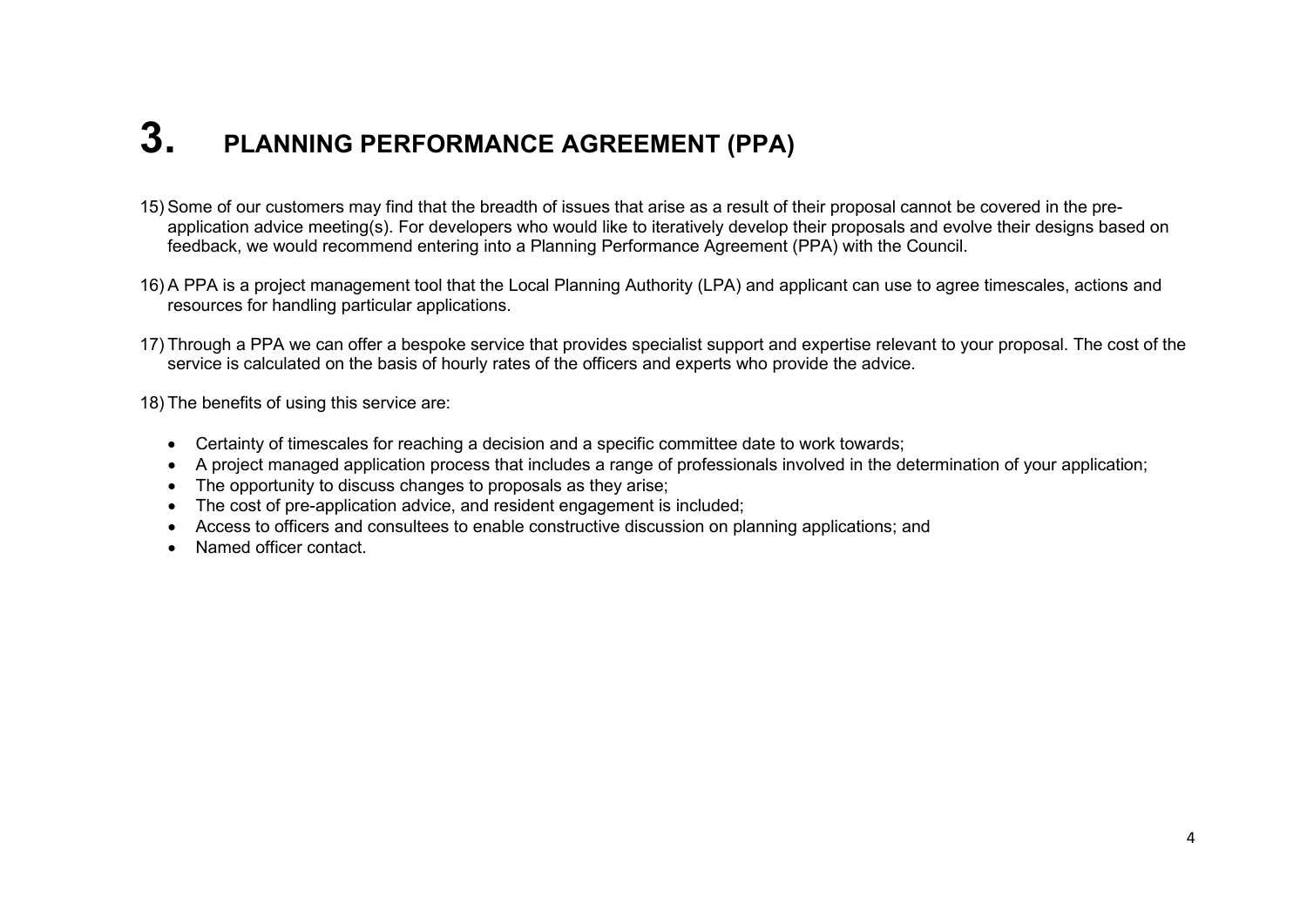19) The table below sets out the development types where a PPA is the preferred approach;

| <b>Development</b>                                                                                                                                       | <b>Deliverables</b>                                                                                                                                                                                                                                                                                                                                                                                                                                                                                                                                                                                                                                                                                   |
|----------------------------------------------------------------------------------------------------------------------------------------------------------|-------------------------------------------------------------------------------------------------------------------------------------------------------------------------------------------------------------------------------------------------------------------------------------------------------------------------------------------------------------------------------------------------------------------------------------------------------------------------------------------------------------------------------------------------------------------------------------------------------------------------------------------------------------------------------------------------------|
| Schemes of 20 - 49<br>dwellings, 4,999 square<br>metres of commercial<br>development or change of<br>use, or works to a site up to<br>2 hectares in area | • Written advice on the basis of submitted documents;<br>• If we consider a meeting is required, it will be charged at an additional fee, and advice will be given on<br>whether the scheme needs to be considered by the Development Management (DM) Forum and/or Quality<br>Review Panel (QRP).<br>• Whilst consultation will be undertaken with key consultees it is unlikely that any other officers would attend<br>the meeting except at the discretion of the allocated Planning Officer; and<br>If further meetings are deemed to be necessary by the Planning Officer, then these would be charged at an<br>additional fee.                                                                  |
| Schemes of more than 50<br>dwellings or 5,000 square<br>metres of commercial<br>development or change of<br>use                                          | A PPA will generally be the preferred mechanism for providing advice;<br>$\bullet$<br>A Lead Officer will be assigned the case and other officer involvement will be agreed subject to the<br>$\bullet$<br>negotiations/details of the PPA;<br>The number and timescale of meetings will be discussed and agreed between the Lead Officer and the<br>$\bullet$<br>applicant. This will enable a more tailored and bespoke service to be provided for larger schemes and<br>ensure that full cost recovery is achieved; and<br>Schemes to be considered at a DM Forum and Quality Review Panel prior to submission of an application<br>(note additional charges for these elements are set out below) |

- 20) For PPAs, a project management framework and timetable for progressing and delivering development on a site will be produced. The Agreement is intended to improve the quality and efficiency of the planning process and records all Parties commitments to an agreed timetable, which would include key milestones that clearly identify the level of resources and actions that are required and ensure that all key planning issues are properly considered and resolved at the earliest possible stage. The PPA approach is therefore strongly recommended for complex major planning applications.
- 21) Where a PPA is not utilised, the Council will still negotiate and agree with the applicant a suitable pre-application approach (including fees) that allows for multiple meetings, additional officer time, and further work. This will be agreed in writing with the allocated Lead Officer prior to any significant assessment taking place on a submission and would be based on the hourly rate.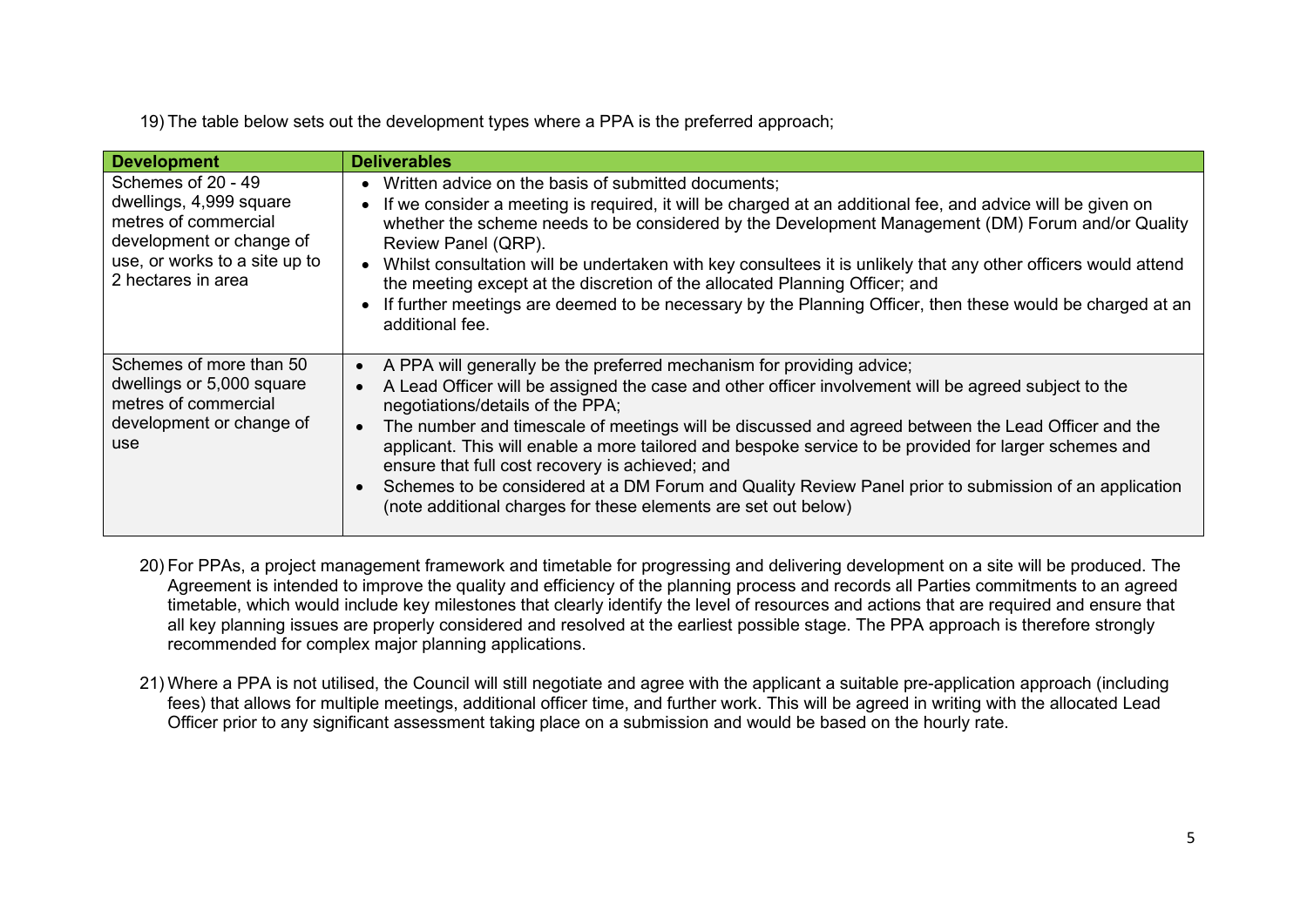#### **4. DEVELOPMENT MANAGEMENT FORUM (DM FORUM)**

- 22) The Council holds Development Management Forums to facilitate the discussion of large-scale or contentious development proposals. Generally, the Council will expect schemes of more than 50 homes or 5,000 square metres of commercial/other floorspace to be the subject of such discussions. Its purpose is to allow participants to raise issues of concern and obtain answers to questions about the particular proposal. Wherever possible this will be prior to the review of a development proposal by the Quality Review Panel and the submission of a formal application.
- 23) Forum meetings will occur mostly at the pre-application stage to allow early discussion by Councillors and members of the public on planning issues related to these proposals and to explore the scope for amendments and agreement between all parties in a positive and constructive way prior to the later decision being made at the District Development Management Committee. They do not remove the opportunity for objectors, supporters and applicants to submit representations once an application is submitted or address the Committee when an application is to be determined.
- 24) Applicants will be expected to arrange for leaflets to be distributed to the local community (as agreed with the Council) and cover costs for officer preparation, attendance and write up of the meeting together with any associated costs such as hire of a suitable venue. This will be agreed in writing with the allocated Lead Officer prior to any significant assessment taking place on a submission and would be based on the hourly rate.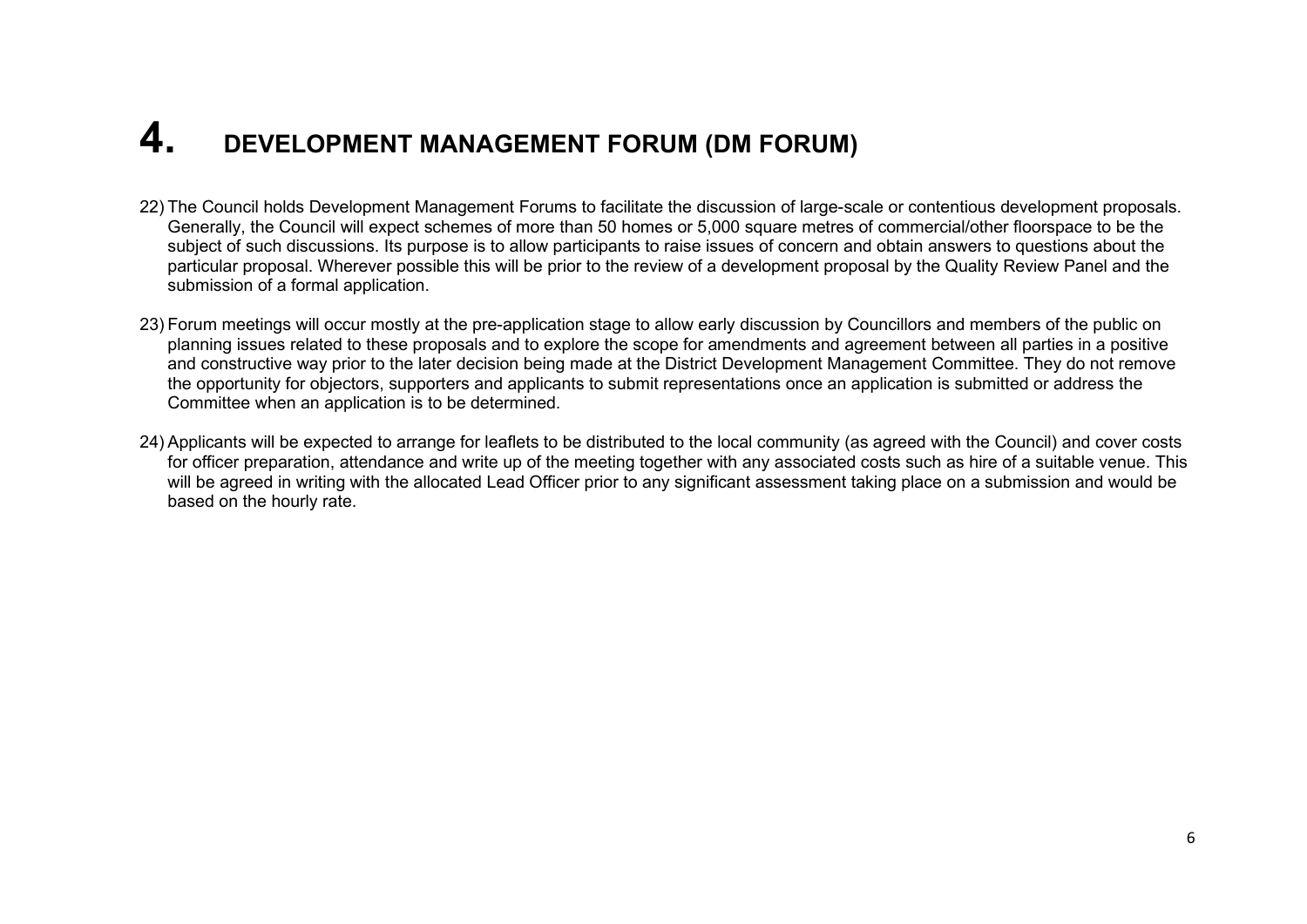#### **5. QUALITY REVIEW PANEL (QRP)**

- 25) In general, the Council will expect the design of schemes of more than 50 homes or 5,000 square metres of commercial/other floorspace or contentious developments to be informed by an independent review by the QRP. This will also include the production of Strategic Masterplans, Concept Frameworks, Design Codes. Other smaller schemes which are complex or contentious may also be appropriate for review.
- 26) The Quality Review Panel has been established to support the Council in achieving high quality, innovative and sustainable placemaking. The panel provides independent and objective advice during the policy development, planning application and delivery programme.
- 27) The panel supports the Council by advising on masterplans, pre-application development proposals, and planning applications. It is encouraged that schemes are referred to the panel at an early stage in the design process to identify and test the proposed design's key assumptions and since advice is likely to be most effective before a scheme becomes too fixed.
- 28) Early engagement with the panel should reduce the risk of delay at application stage by supporting the development of schemes of a high quality. The Council may however also request a review once an application is submitted.

29) The Quality Review Panel charges are;

| <b>QRP Review Stage</b> | <b>Cost (Including VAT)</b> |  |
|-------------------------|-----------------------------|--|
| First formal review     | £6,600                      |  |
| Second formal review    | £4,800                      |  |
| Chair's review          | £3,000                      |  |
| <b>Surgery review</b>   | £1,560                      |  |

30) The Quality Review Panel is an independent and impartial service provided to the District Council by Frame Projects, an external consultancy. As such the above fees for the QRP are not included within the pre-application charges and are not paid to the Council. This Panel is an external service and fees are paid by the applicant to Frame Projects for delivering this service, although there would be a charge for Council officer input to the QRP (based on the hourly rate), which would be agreed in writing with the Lead officer prior to arranging any QRP reviews.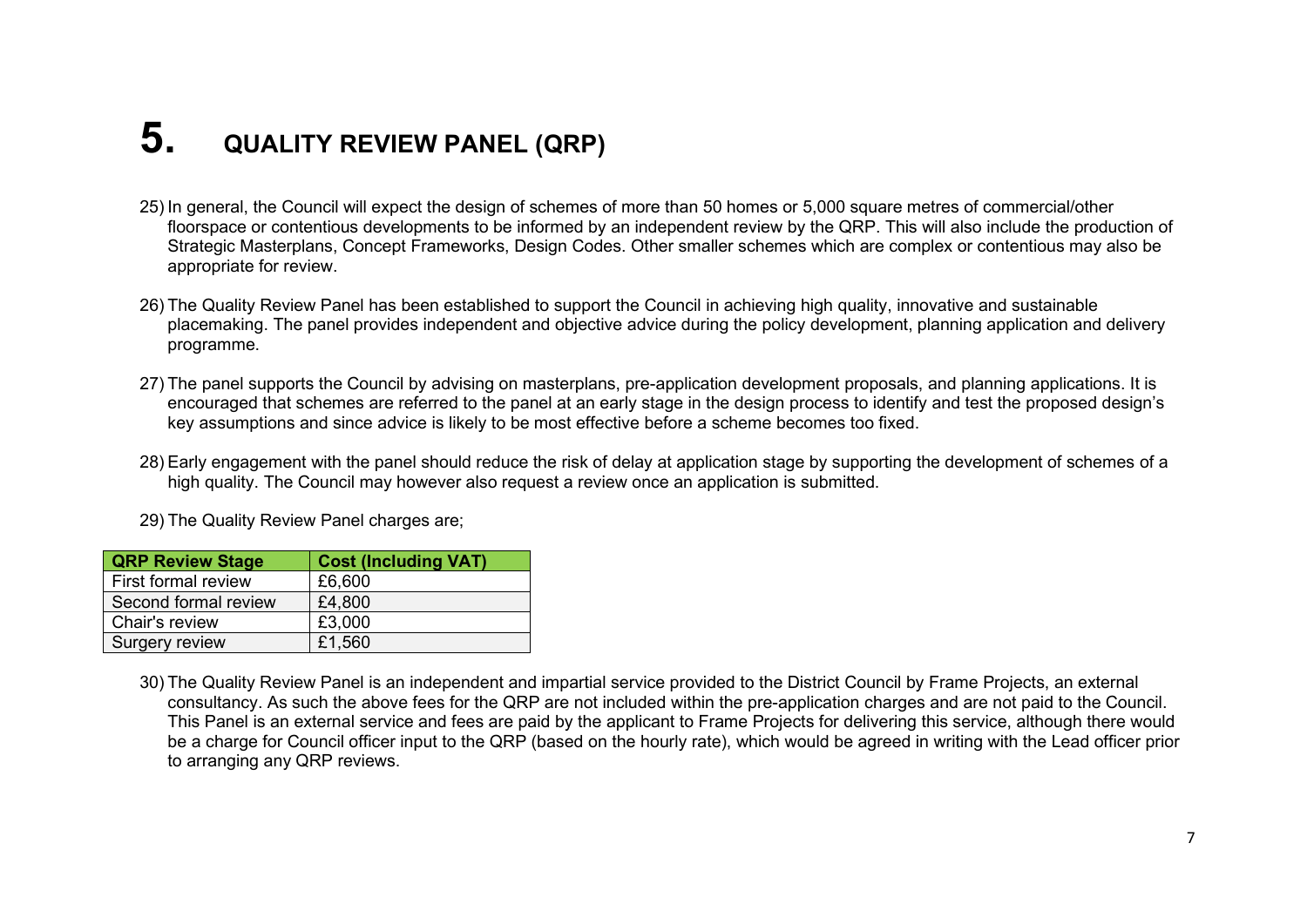### **6. FEES**

31) Please note that the fees below are in place to ensure the cost recovery of the service and are made on a not-for-profit basis;

| <b>Development (Pre-Application)</b>                                                                                                                                                                                                                       | <b>Deliverables</b>                                                       | <b>Cost (Including VAT)</b>                            |
|------------------------------------------------------------------------------------------------------------------------------------------------------------------------------------------------------------------------------------------------------------|---------------------------------------------------------------------------|--------------------------------------------------------|
| Minor development schemes of 1 - 2 new or replacement residential units or<br>Creation of commercial development or Changes of use up to 100 square<br>metres                                                                                              | Written advice                                                            | £450                                                   |
| Minor development schemes of 3 - 9 new residential units or Creation of<br>commercial development or changes of use between 100 - 999 square<br>metres or Changes of use of land or earth movement on land under 1<br>hectares                             | Written advice                                                            | £1,350                                                 |
| Major development schemes of 10 - 19 new residential units or Creation of<br>commercial development or changes of use between 1,000-2,499 square<br>metres or Changes of use of land or earth movement on land more than 1<br>hectare but under 2 hectares | Written advice                                                            | £2,700                                                 |
| Major development schemes of 20 - 49 new residential units or Creation of<br>commercial development or changes of use between 2,500-4,999 square<br>metres or Changes of use of land or earth movement on land 2 hectares or<br>more                       | Written advice<br>Where applicable - consideration<br>by DM Forum and QRP | £5,400<br>QRP and DM Forum charges as set out<br>above |
| Major development schemes of 50 and over new residential units or<br>Creation of commercial development or changes of use of 5,000 square<br>metres floorspace and over                                                                                    | Written advice and nature and<br>form of meetings by negotiation          | By Negotiation                                         |
| All other cases, including householder additions, adverts, other commercial<br>development alterations and works to a statutory Listed Building                                                                                                            | Written advice                                                            | £150                                                   |

**Please Note:** Hourly Rate is £150 (Inc VAT)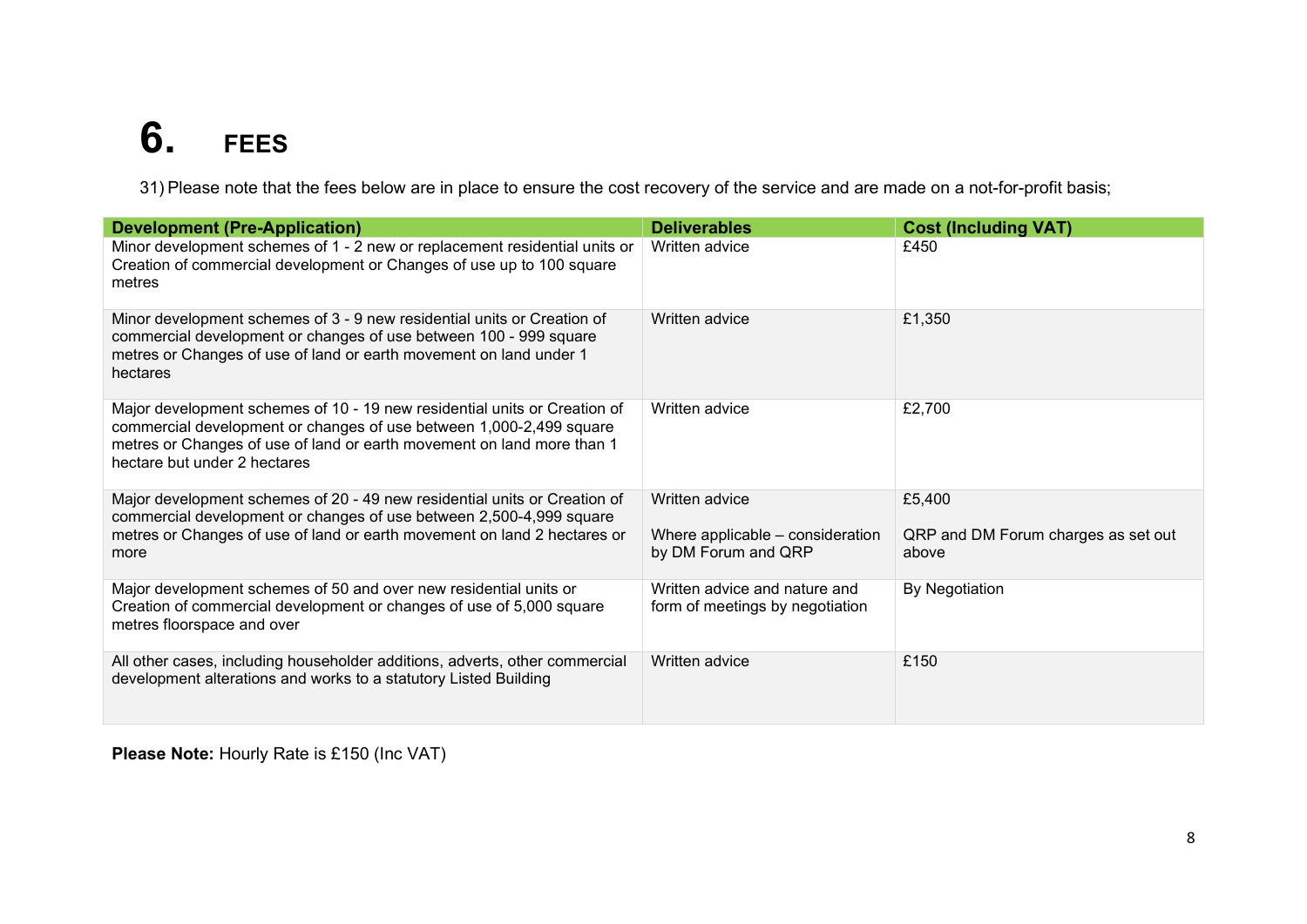| <b>Development (Post Application)</b>                                                                                 | <b>Deliverables</b>                           | <b>Cost (Including VAT)</b> |
|-----------------------------------------------------------------------------------------------------------------------|-----------------------------------------------|-----------------------------|
| Discussions for a way forward following a refusal for householder<br>applications, minor applications and other cases | Written advice                                | £150                        |
| Discussions for a way forward following a refusal for major applications                                              | Nature and form of meetings by<br>negotiation | By Negotiation              |

| <b>Research Requests</b>                                                                                                                                                                                           | <b>Deliverables</b>                              | <b>Cost (Including VAT)</b>                         |
|--------------------------------------------------------------------------------------------------------------------------------------------------------------------------------------------------------------------|--------------------------------------------------|-----------------------------------------------------|
| Research requests (for example planning history, enforcement history,<br>conservation assessments, compliance checks etc).                                                                                         | Copies of documents, written<br>advice, meetings | £150 per hour (Two-hour minimum<br>charge)          |
|                                                                                                                                                                                                                    |                                                  | No charge to inspect Planning Statutory<br>Register |
| Expedited requests for information to be delivered within 48 non-weekend<br>hours of fee payment (compliance with enforcement notices etc, urgent<br>planning history research, urgent advice, compliance checks). | Copies of documents, written<br>advice, meetings | £150 per hour (Four-hour minimum<br>charge)         |
|                                                                                                                                                                                                                    |                                                  | No charge to inspect Planning Statutory<br>Register |

32) Please note, that any request for a meeting (including site visits) is at the officers discretion and the need for this will need to be agreed beforehand with the case officer. If the meetings are deemed to be necessary by the Planning Officer, then these would be charged at the hourly rate (with an additional chargeable 2 hours of preparation time (total preparation time for all officers attending).

33) Any follow-up meetings to present revisions will be charged at the hourly rate per set of drawings.